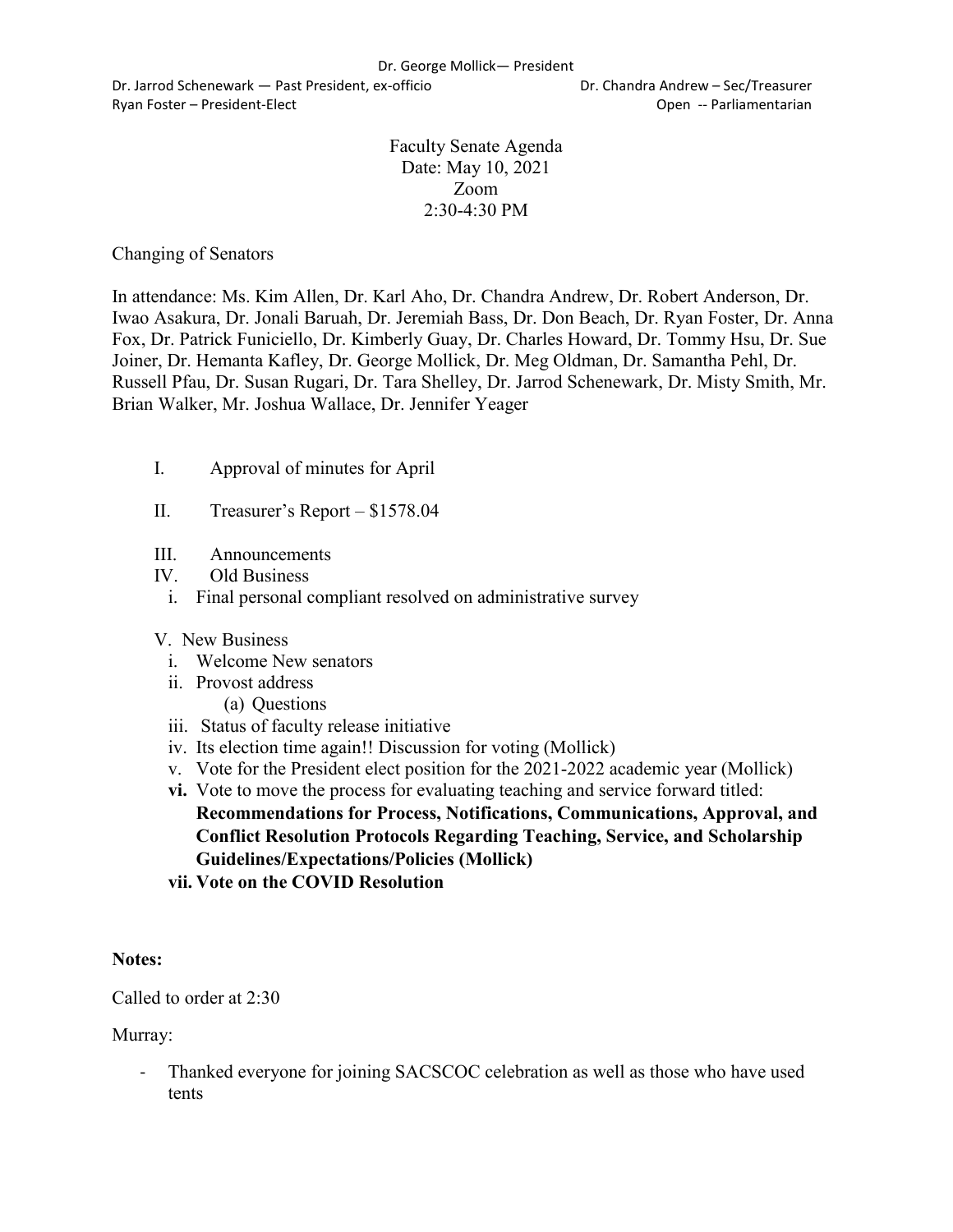Dr. Jarrod Schenewark — Past President, ex-officio Dr. Chandra Andrew – Sec/Treasurer Ryan Foster – President-Elect Controller Controller Controller Controller Controller Controller Controller Controller Controller Controller Controller Controller Controller Controller Controller Controller Controller Contr

- Nice to put a wrap on 2020
- Not sure what fall will look like; waiting to hear back from upcoming BOR meeting at end of month
- Our students have managed to do quite well in light of circumstances

 $1<sup>st</sup>$  thing – heads up on

- Aligning initiatives to new university strategic plan
- Student success and retention a lot of focus is included on this in new strategic plan
	- o Big ticket item: new academic programs
		- Growing university  $up$  master's and doctoral programs
		- Will be stretching upward to enhance university profile
	- o Lot of emphasis in growing Fort Worth
		- $\blacksquare$  Moving/adding programs there as well –
		- Program expansion new and existing programs
	- o Building 2 under architectural planning; building 3 in the works
- Technology plans in new strategic plan
	- o Position us to be stronger
	- o Become a laptop campus
	- o Leveraging some of the computer labs in the clouds
		- Access to software without walking into a computer lab
		- 80-90% of our students walk into class with a device, but that may not be what they need.
			- How do we help the remaining 20%?
				- o This strategic plan addresses this area and outlines support
- Strategic plan not quite done, but should be soon
	- o Details and implementation will be coming soon after
	- o Work will be done on aligning planning processes with overall strategic plan

How will FS be used in implementation of strategic plan?

- Institution will deploy same firm to integrate an implementation plan
- Expect that firm to engage FS in a similar way as they developed the strategic plan with exercises, etc.

Would like more intentional response with FS on implementation rather the informal process

Murray

- Will be sharing the horizon document with FS
- This is just a blueprint of what MIGHT be requested in the future

Q. What resources are being put forward for the new programs?

M. New degree programs must be initiated first through CIM to move through the process to offer the degree. Programs will have to submit a planning document to propose an official degree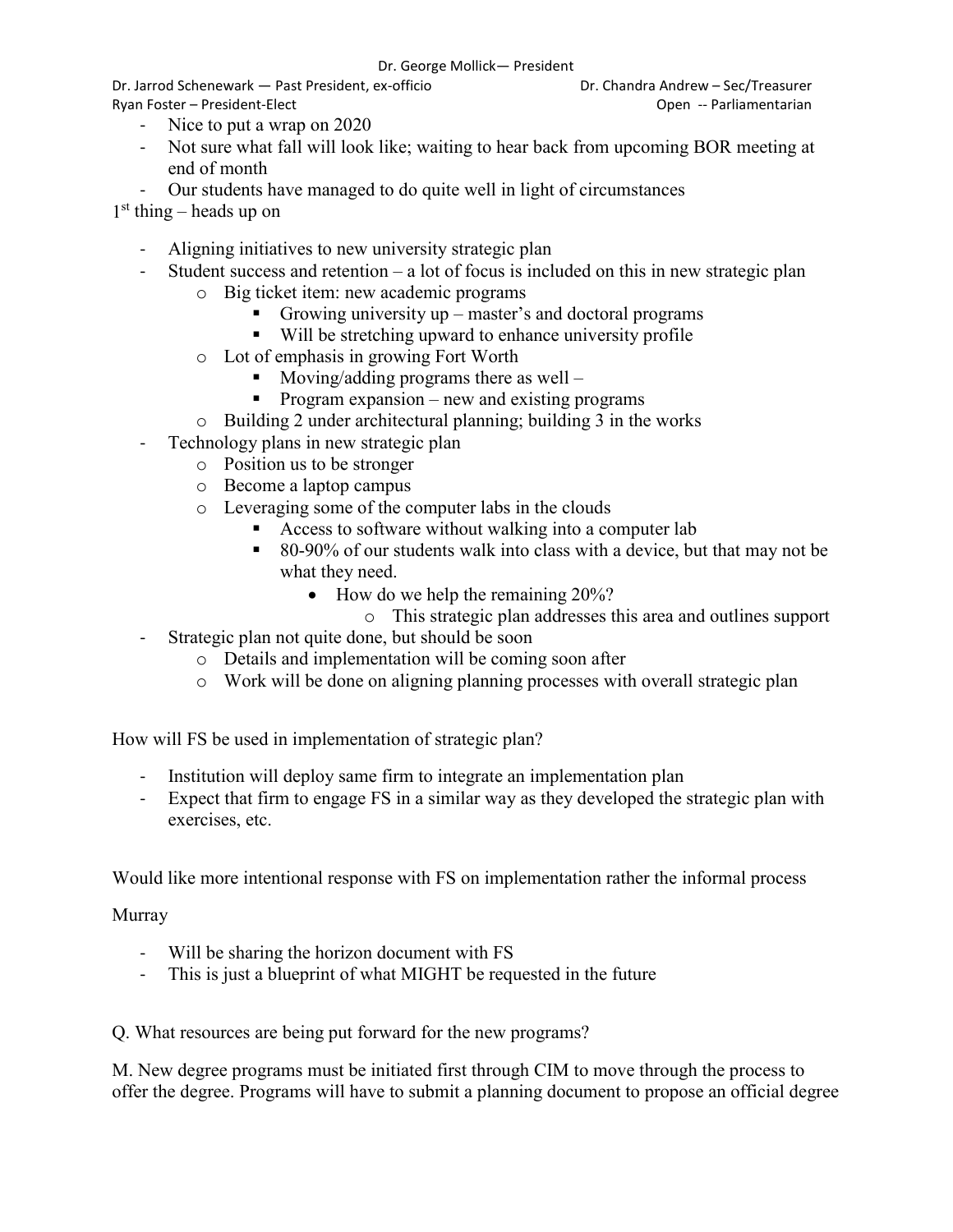Dr. Jarrod Schenewark — Past President, ex-officio Dr. Chandra Andrew – Sec/Treasurer Ryan Foster – President-Elect Controller Controller Controller Controller Controller Controller Controller Controller Controller Controller Controller Controller Controller Controller Controller Controller Controller Contr and must cover the first five years. Is vetted at all levels before a degree is officially proposed. Must be revenue-neutral by year 2 and contribute to university revenue by year 5.

M. All faculty lines have been released and can move forward for hire. Staff lines are still frozen.

There is a section in the strategic plan that addresses institutional procedures for setting and keeping ratios constant – faculty: student; staff: student (ex. Advising, financial aid)

- Will stay constant in growth AND if a decline occurs
- Numbers will be under Dr. Barkley and Lori Beaty
	- o First time the university has acknowledged this in a document
- Whole strategic plan will be available once it is finalized
	- o Goals and objectives are available
	- o Strategy and action level still being worked on
		- Should be out by the end of May (has been submitted to Dr. Hurley)

Three different initiatives we are committed to:

## QEP – SACSCOC

- Holistic topic about financial wellness (not the same as financial literacy)
- Last spring we called every student at the university and talked to them about how they were coping
	- o Feedback that they appreciated the call. Showed we cared. Offered resources when needed.
	- o Impacted this QEP
- Proposed that we have a digital platform website and an app to connect students with all resources available to them
- SACSCOC looked at plan thought we planned a little too big
	- o Have narrowed the focus a little bit
	- o For assessment, we will only look at traditional first time in college student in the first 5 years
		- Students will be trained to call peer students to offer help and resources
	- o Charged with implementing and assessing impact
		- Will be housed in academic affairs

Partnering with University of Texas On-Ramps

- Deliver and participate in providing dual-credit courses
	- o Doesn't really help in funding
	- o Isn't popular with community colleges
- Initiated from grassroots partnerships that we are forming
	- o Based upon feedback from visits to high schools
	- o Dr. Hurley made the commitment to help them receive dual credit that high schools are happy with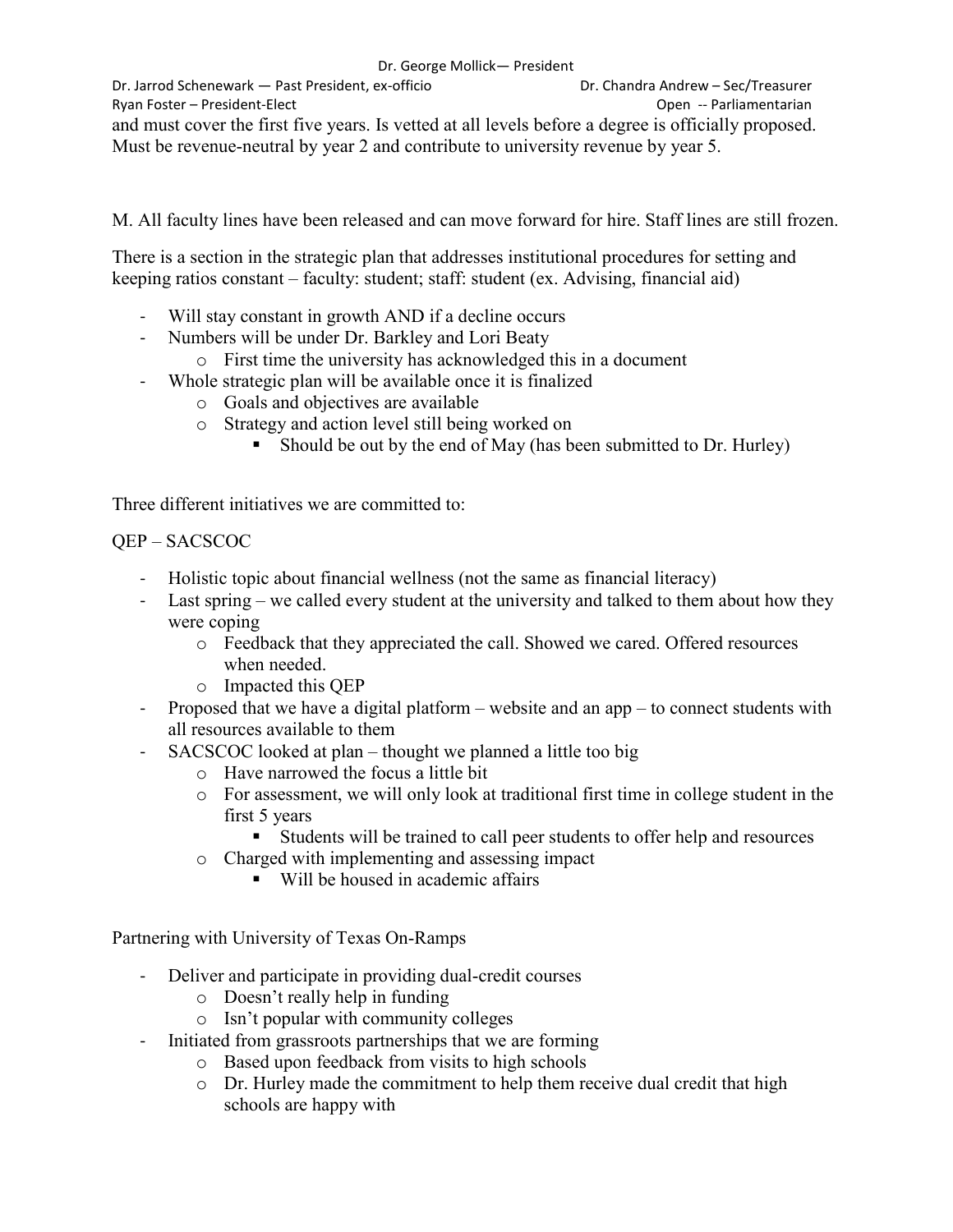Dr. Jarrod Schenewark — Past President, ex-officio Dr. Chandra Andrew – Sec/Treasurer Ryan Foster – President-Elect Controller Controller Controller Controller Controller Controller Controller Controller Controller Controller Controller Controller Controller Controller Controller Controller Controller Contr

o UT wanted an A&M System partner and one in our area

- Limited scope in first two years
	- Algebra, pre-cal, and in the future: College of Agriculture courses
- Will be a very new program for us
	- o Adding to the top of our programs (graduate) and increasing offering to high school juniors/seniors with dual credit
	- Can shorten students time to degree and sets them up to be STEM ready o Early in the planning process
- Credit will be from Tarleton; we will also be responsible for developing the course and working with the high school teachers who will be collaborating with for delivery
- Well-done, dual-credit delivery method  $\rightarrow$  not cheating the system or the student

Finally embarking on to try to align with housing and major

- Starting with fall cohort, students will be assigned residential spaces based upon their majors
- Residential leader will be in the same major/group if possible
	- o RL will undergo training
- Students in the cohorts will be going through FYS course together
	- o Will be true living and learning community
	- $\circ$  Will be happy with 80-90% of students being placed in the correct community
		- Challenge because our students tend to migrate a lot
	- o Hope to shorten time to degree
- First real try this fall in trying to get this off the ground
- Q. Ratios Where does advising fall?

M. University aspires to get to NICADA standards (1:300 – advisor: students), We're at 1:450 (roughly). This is down from 1:600. We have other ideas of redeployment. Getting career services and advising to work more together. This number does not include graduate students.

The ratios mentioned will be based on peer institutions and aspirational institutions (will need to identify them in the state and the national benchmarks). Texas A&M System has committed the next Hanover Project to Tarleton—who are we chasing. Will help us identify the correct peer and aspirational institutions. 10-year plan.

Q. Any thought to efforts of reacclimating students to campus?

M. COST is doing a formal bridge program and will receive funds for this. Funds are available for all colleges to do something to reacclimate students to campus. See Lori Beaty. Concern about preparedness for incoming students—social and academic.

In the last week, her office has been overwhelmed with cheating allegations. Concerned about the dissolving of academic habits.

Q. Process to apply for funds?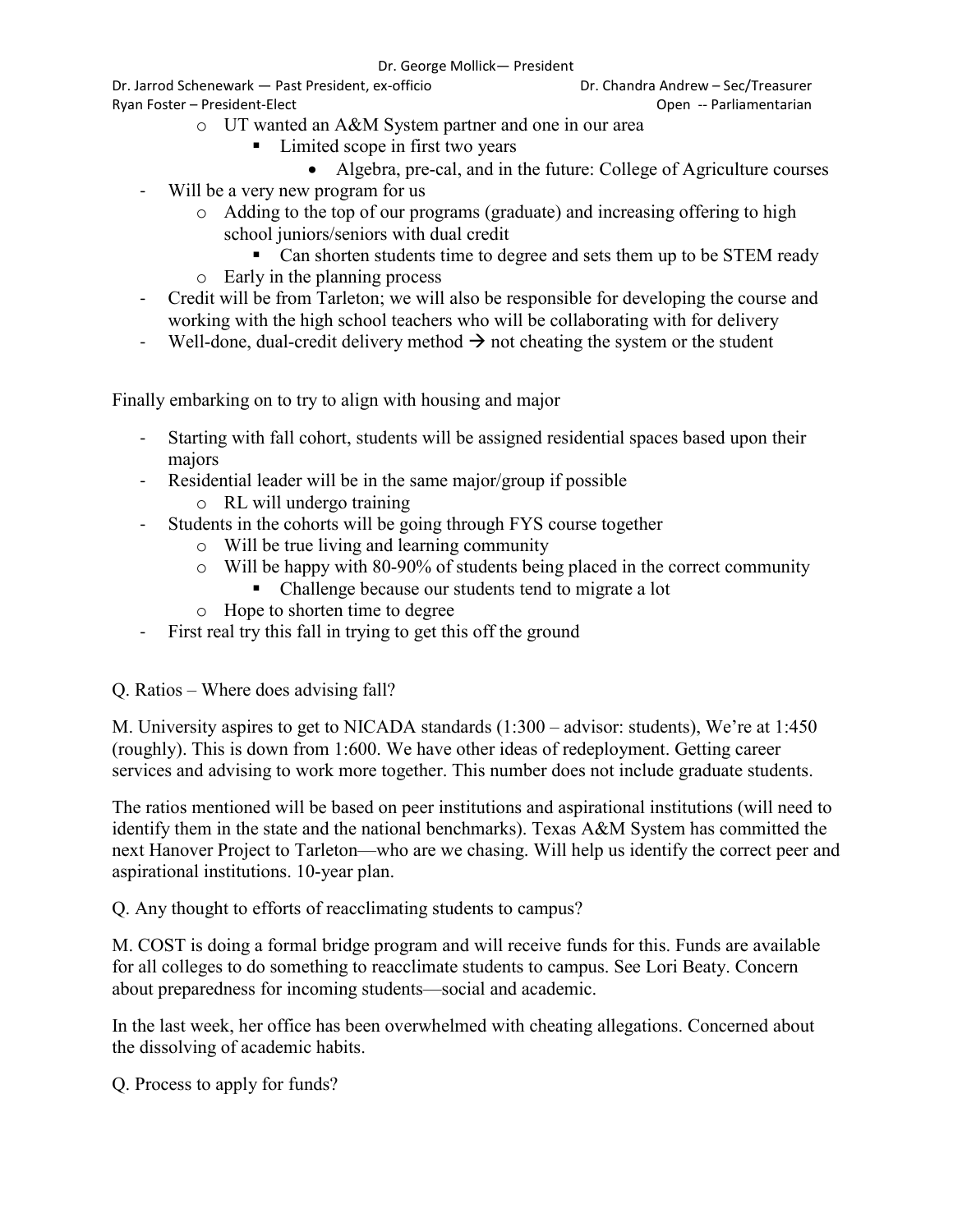#### Dr. George Mollick— President

Dr. Jarrod Schenewark — Past President, ex-officio Dr. Chandra Andrew – Sec/Treasurer Ryan Foster – President-Elect **Contract Contract Contract Open --** Parliamentarian M. First design program, then determine the cost, and then see what sources are available. Include an assessment piece. Who is the control? Same incoming academic profile. Looking to see if pilot will have an impact on incoming students. COST's pilot has no cost to students for them to be here 10 days early.

- Can share the white paper, but deans bring forward white papers all the time.

Q: Requesting approval? After June 1?

In-state travel and people to campus  $\rightarrow$  now back to the deans for approval. Will probably have to go through risk management proposal. Does not have to go all the way up through academic affairs.

Recognized new senators. Appreciate your service – joining us and leaving us.

In the fall, most likely be back in person for meetings.

## **Votes:**

Open nomination form – President Elect:

- Kimberly Guay (52%)
- Sue Joiner (48%)

Elected: Kimberly Guay

# **Process Paper – Setting Standards for Teaching and Service**

- Discussion on moving process paper forward to deans
- Vote: unanimous on sending to deans

### Updates

- Issues with administrative reviews are now resolved
- Initiative for department release and funding Provost agreed for using adjunct dollars temporary and rotating; then agreed to funding \$36,000 for this fall=3 departments with 1 FTE release
	- o Departments will need to apply for it
	- o Will need to form a selection committee and establish criteria (exec committee and then college level reps); send George an email if interested in helping
		- The notion is what would you do with the FTE if available.
		- Hoping for success stories so that we could grow this opportunity

# COVID Resolution

- Faculty's ability to require face coverings in class